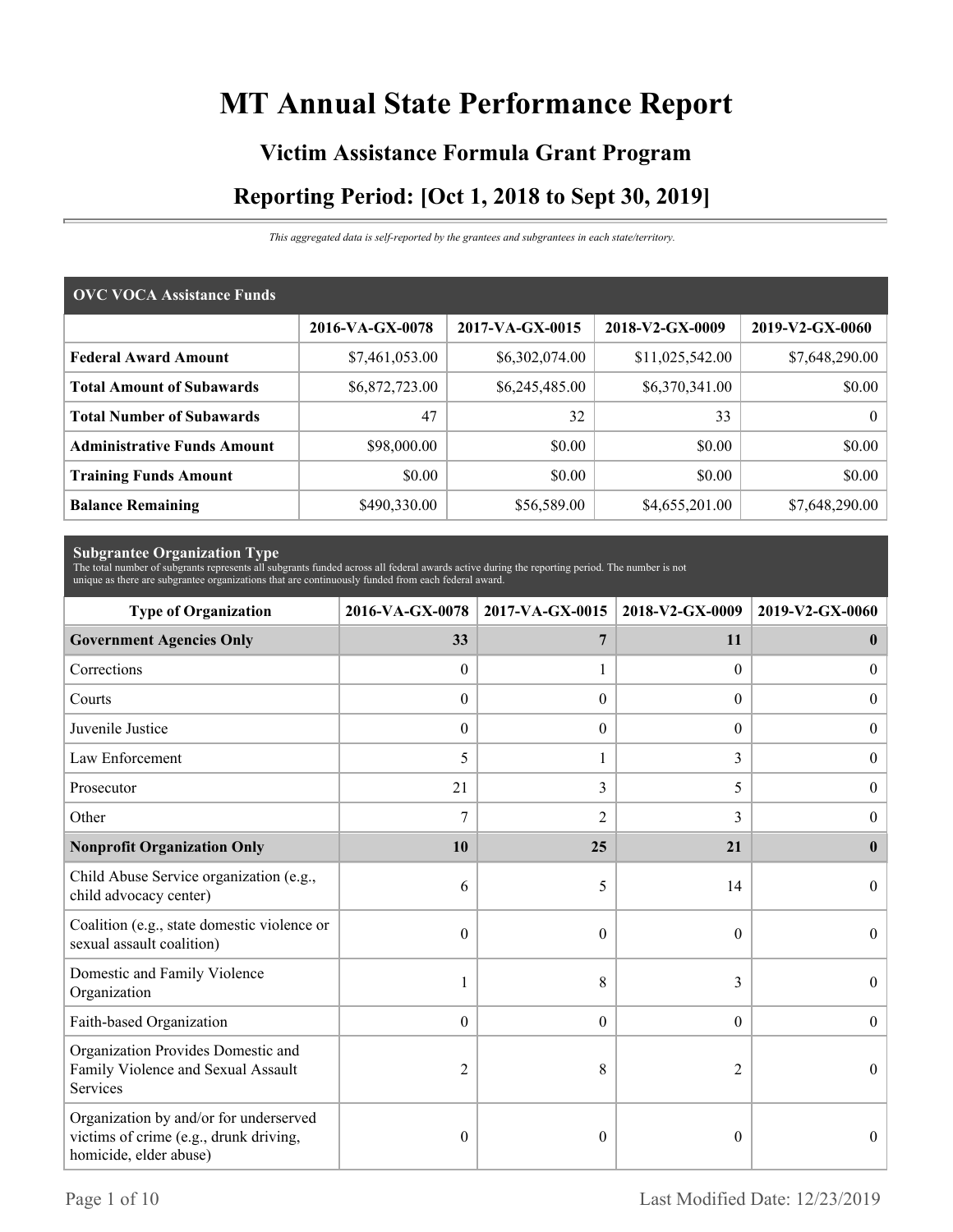| Sexual Assault Services organization<br>(e.g., rape crisis center)                                        | $\mathbf{0}$            | 3                | $\theta$         | $\overline{0}$   |
|-----------------------------------------------------------------------------------------------------------|-------------------------|------------------|------------------|------------------|
| Multiservice agency                                                                                       | $\boldsymbol{0}$        | $\mathbf{1}$     | $\mathbf{1}$     | $\boldsymbol{0}$ |
| Other                                                                                                     | $\mathbf{1}$            | $\boldsymbol{0}$ | 1                | $\boldsymbol{0}$ |
| <b>Federally Recognized Tribal</b><br>Governments, Agencies, and<br><b>Organizations Only</b>             | $\overline{\mathbf{4}}$ | $\boldsymbol{0}$ | 1                | $\bf{0}$         |
| Child Abuse Service organization (e.g.,<br>child advocacy center)                                         | $\boldsymbol{0}$        | $\theta$         | $\boldsymbol{0}$ | $\overline{0}$   |
| Court                                                                                                     | $\boldsymbol{0}$        | $\overline{0}$   | $\overline{0}$   | $\boldsymbol{0}$ |
| Domestic and Family Violence<br>organization                                                              | 3                       | $\theta$         | $\theta$         | $\boldsymbol{0}$ |
| Faith-based organization                                                                                  | $\boldsymbol{0}$        | $\boldsymbol{0}$ | $\boldsymbol{0}$ | $\boldsymbol{0}$ |
| Juvenile justice                                                                                          | $\boldsymbol{0}$        | $\overline{0}$   | $\boldsymbol{0}$ | $\boldsymbol{0}$ |
| Law Enforcement                                                                                           | $\boldsymbol{0}$        | $\theta$         | $\overline{0}$   | $\mathbf{0}$     |
| Organization provides domestic and<br>family violence and sexual assault<br>services                      | 1                       | $\mathbf{0}$     | $\theta$         | $\overline{0}$   |
| Prosecutor                                                                                                | $\boldsymbol{0}$        | $\overline{0}$   | $\overline{0}$   | $\boldsymbol{0}$ |
| Sexual Assault Services organization<br>(e.g., rape crisis center)                                        | $\mathbf{0}$            | $\theta$         | $\theta$         | $\overline{0}$   |
| Other justice-based agency                                                                                | $\boldsymbol{0}$        | $\overline{0}$   | $\boldsymbol{0}$ | $\boldsymbol{0}$ |
| Other agency that is NOT justice-based<br>(e.g., human services, health, education)                       | $\boldsymbol{0}$        | $\overline{0}$   | $\theta$         | $\overline{0}$   |
| Organization by and/or for a specific<br>traditionally underserved community                              | $\boldsymbol{0}$        | $\theta$         | $\theta$         | $\overline{0}$   |
| Organization by and/or for underserved<br>victims of crime (e.g., drunk driving<br>homicide, elder abuse) | $\mathbf{0}$            | $\mathbf{0}$     | $\theta$         | $\overline{0}$   |
| Other                                                                                                     | $\boldsymbol{0}$        | $\boldsymbol{0}$ | $\mathbf{1}$     | $\boldsymbol{0}$ |
| <b>Campus Organizations Only</b>                                                                          | $\pmb{0}$               | $\bf{0}$         | $\bf{0}$         | $\bf{0}$         |
| Campus-based victims services                                                                             | $\boldsymbol{0}$        | $\overline{0}$   | $\overline{0}$   | $\boldsymbol{0}$ |
| Law enforcement                                                                                           | $\boldsymbol{0}$        | $\boldsymbol{0}$ | $\boldsymbol{0}$ | $\boldsymbol{0}$ |
| Physical or mental health service<br>program                                                              | $\boldsymbol{0}$        | $\overline{0}$   | $\overline{0}$   | $\boldsymbol{0}$ |
| Other                                                                                                     | $\boldsymbol{0}$        | $\mathbf{0}$     | $\overline{0}$   | $\boldsymbol{0}$ |
| <b>Total Number of Subawards</b>                                                                          | 47                      | 32               | 33               | $\boldsymbol{0}$ |

\*This number is not unique across fiscal years as there are subgrantee organizations that are funded from multiple federal awards.

| <b>Subaward Purpose</b><br>A single SAR can select multiple purposes. Numbers are not unique |                                                                       |  |
|----------------------------------------------------------------------------------------------|-----------------------------------------------------------------------|--|
|                                                                                              | 2016-VA-GX-0078   2017-VA-GX-0015   2018-V2-GX-0009   2019-V2-GX-0060 |  |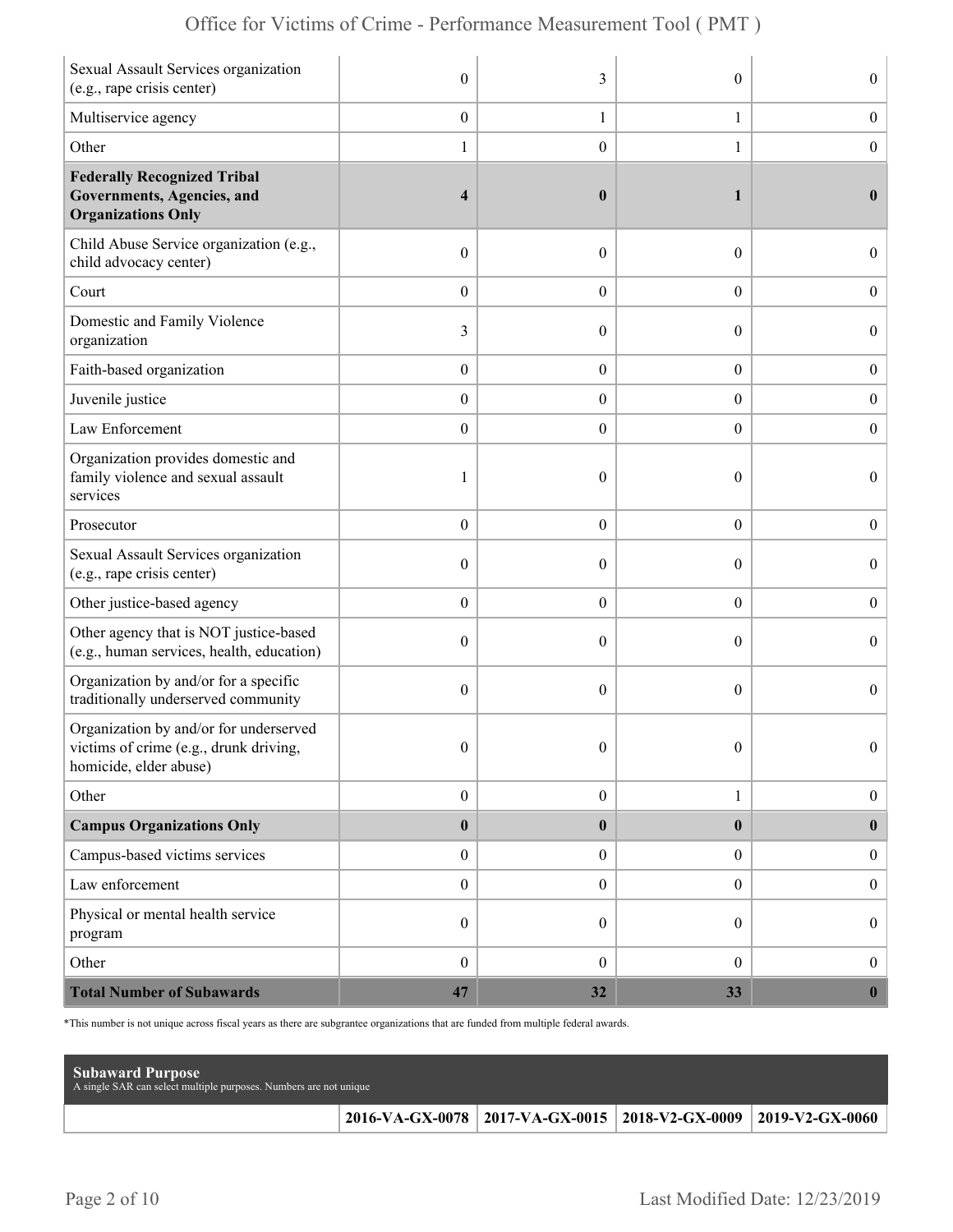| A. Continue a VOCA-funded victim<br>project funded in a previous year                  | 31 | 21 |    |  |
|----------------------------------------------------------------------------------------|----|----|----|--|
| B. Expand or enhance an existing project<br>not funded by VOCA in the previous<br>year | 8  |    |    |  |
| C. Start up a new victim services project                                              | 8  | 10 | 16 |  |
| D. Start up a new Native American<br>victim services project                           | 0  |    |    |  |
| E. Expand or enhance an existing <b>Native</b><br>American project                     | 4  |    |    |  |

**VOCA and Match Funds** A single SAR can select multiple service types. Numbers are not unique

|                                                         | 2016-VA-GX-0078 | $2017$ -VA-GX-0015   2018-V2-GX-0009 |    | 2019-V2-GX-0060 |
|---------------------------------------------------------|-----------------|--------------------------------------|----|-----------------|
| A.INFORMATION & REFERRAL                                | 46              | 30                                   | 25 |                 |
| <b>B.PERSONAL</b><br>ADVOCACY/ACCOMPANIMENT             | 45              | 31                                   | 23 | $\theta$        |
| <b>C.EMOTIONAL SUPPORT OR</b><br><b>SAFETY SERVICES</b> | 40              | 27                                   | 19 |                 |
| <b>D.SHELTER/HOUSING SERVICES</b>                       | 22              | 19                                   | 11 | 0               |
| E.CRIMINAL/CIVIL JUSTICE<br><b>SYSTEM ASSISTANCE</b>    | 46              | 29                                   | 19 |                 |
| F. ASSISTANCE IN FILING<br><b>COMPENSATION CLAIMS</b>   | 46              | 32                                   | 33 |                 |

| <b>Priority and Underserved Requirements</b> |                 |                 |                 |                 |  |
|----------------------------------------------|-----------------|-----------------|-----------------|-----------------|--|
| <b>Priority Area</b>                         | 2016-VA-GX-0078 | 2017-VA-GX-0015 | 2018-V2-GX-0009 | 2019-V2-GX-0060 |  |
| <b>Child Abuse</b>                           |                 |                 |                 |                 |  |
| <b>Total Amount</b>                          | \$1,340,751.00  | \$1,260,372.00  | \$3,367,641.00  | \$0.00          |  |
| % of Total Federal Award                     | 18.00 %         | 20.00 %         | 31.00 %         |                 |  |
| <b>Domestic and Family Violence</b>          |                 |                 |                 |                 |  |
| <b>Total Amount</b>                          | \$3,682,930.00  | \$3,470,652.00  | \$1,827,769.00  | \$0.00          |  |
| % of Total Federal Award                     | 49.00 %         | 55.00 %         | $17.00\%$       |                 |  |
| <b>Sexual Assault</b>                        |                 |                 |                 |                 |  |
| <b>Total Amount</b>                          | \$351,589.00    | \$577,250.00    | \$54,011.00     | \$0.00          |  |
| % of Total Federal Award                     | $5.00\%$        | $9.00\%$        | $0.00\%$        |                 |  |
| <b>Underserved</b>                           |                 |                 |                 |                 |  |
| <b>Total Amount</b>                          | \$754,897.00    | \$241,986.00    | \$293,310.00    | \$0.00          |  |
| % of Total Federal Award                     | $10.00\%$       | $4.00\%$        | $3.00\%$        |                 |  |

| <b>Budget and Staffing</b>  |                                                                       |  |
|-----------------------------|-----------------------------------------------------------------------|--|
| <b>Staffing Information</b> | 2016-VA-GX-0078   2017-VA-GX-0015   2018-V2-GX-0009   2019-V2-GX-0060 |  |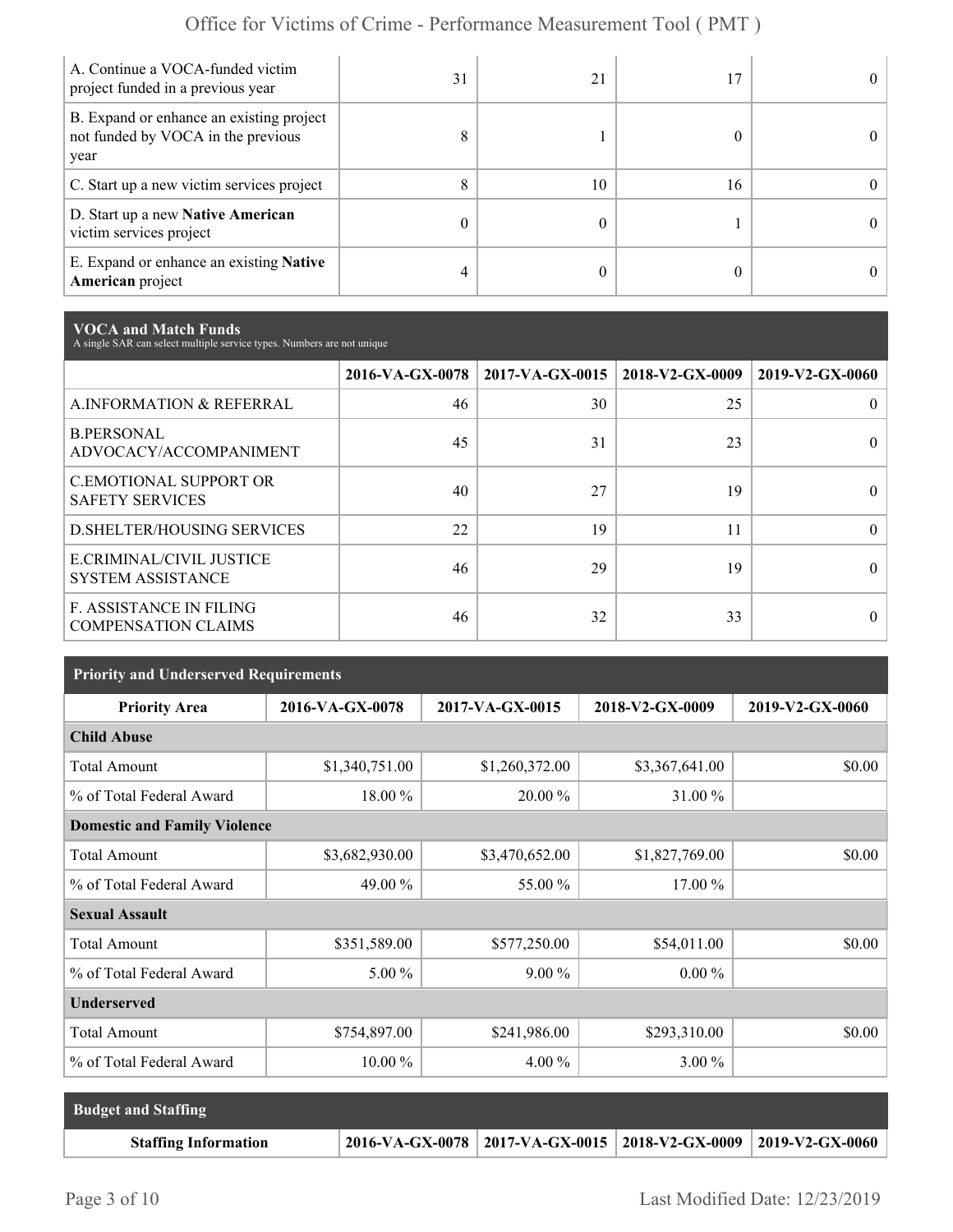| Total number of paid staff for all<br>subgrantee victimization program and/or<br>services                                                            | 103    | 158    | 65     |  |
|------------------------------------------------------------------------------------------------------------------------------------------------------|--------|--------|--------|--|
| Number of staff hours funded through<br>this VOCA award (plus match) for<br>subgrantee's victimization programs<br>and/or services                   | 144499 | 194953 | 116654 |  |
| Total number of volunteer staff<br>supporting the work of this VOCA award<br>(plus match) for subgrantee's<br>victimization programs and/or services | 268    | 410    | 223    |  |
| Number of volunteer hours supporting<br>the work of this VOCA award (plus<br>match) for subgrantee's victimization<br>programs and/or services       | 21841  | 103045 | 15411  |  |

#### **AGGREGATED SUBGRANTEE PERFORMANCE MEASURE DATA**

**Victimization Type**

|                                                                                               | Number of                                                                          | <b>Number of Individuals Who Actually Received Services</b><br><b>Based on a Presenting Victimization</b> |                    |                    |                           |                                  |
|-----------------------------------------------------------------------------------------------|------------------------------------------------------------------------------------|-----------------------------------------------------------------------------------------------------------|--------------------|--------------------|---------------------------|----------------------------------|
| <b>Victimization Type</b>                                                                     | <b>Subgrantees Indicating</b><br><b>Intent to Serve This</b><br><b>Victim Type</b> | Quarter<br>1 Total                                                                                        | Quarter<br>2 Total | Quarter<br>3 Total | <b>Quarter</b><br>4 Total | Per<br><b>Ouarter</b><br>Average |
| <b>Adult Physical Assault (includes</b><br>Aggravated and Simple Assault)                     | $\overline{3}$                                                                     | 821                                                                                                       | 982                | 1176               | 488                       | 866                              |
| <b>Adult Sexual Assault</b>                                                                   | 57                                                                                 | 649                                                                                                       | 563                | 681                | 252                       | 536                              |
| Adults Sexually Abused/Assaulted as<br>Children                                               | 44                                                                                 | 125                                                                                                       | 107                | 93                 | 41                        | 91                               |
| Arson                                                                                         | 26                                                                                 | 11                                                                                                        | 14                 | 19                 | 6                         | 12                               |
| Bullying (Verbal, Cyber or Physical)                                                          | 37                                                                                 | 189                                                                                                       | 226                | 384                | 66                        | 216                              |
| <b>Burglary</b>                                                                               | 27                                                                                 | 183                                                                                                       | 184                | 219                | 122                       | 177                              |
| Child Physical Abuse or Neglect                                                               | 68                                                                                 | 4731                                                                                                      | 4549               | 4857               | 2900                      | 4259                             |
| Child Pornography                                                                             | 57                                                                                 | 17                                                                                                        | 22                 | 10                 | 8                         | 14                               |
| Child Sexual Abuse/Assault                                                                    | 72                                                                                 | 812                                                                                                       | 716                | 977                | 587                       | 773                              |
| Domestic and/or Family Violence                                                               | $\overline{3}$                                                                     | 3194                                                                                                      | 3553               | 3574               | 1908                      | 3057                             |
| <b>DUI/DWI</b> Incidents                                                                      | 26                                                                                 | 105                                                                                                       | 143                | 148                | 106                       | 125                              |
| Elder Abuse or Neglect                                                                        | 37                                                                                 | 183                                                                                                       | 49                 | 205                | 113                       | 137                              |
| Hate Crime:<br>Racial/Religious/Gender/ Sexual<br>Orientation/Other (Explanation<br>Required) | 27                                                                                 | 7                                                                                                         | 1                  | $\overline{4}$     | 3                         | $\overline{3}$                   |
| Human Trafficking: Labor                                                                      | 33                                                                                 | $\overline{0}$                                                                                            | 1                  | 1                  | 5                         | $\mathbf{1}$                     |
| Human Trafficking: Sex                                                                        | 45                                                                                 | 44                                                                                                        | 41                 | 53                 | 27                        | 41                               |
| Identity Theft/Fraud/Financial Crime                                                          | 25                                                                                 | 476                                                                                                       | 179                | 221                | 182                       | 264                              |

Page 4 of 10 Last Modified Date: 12/23/2019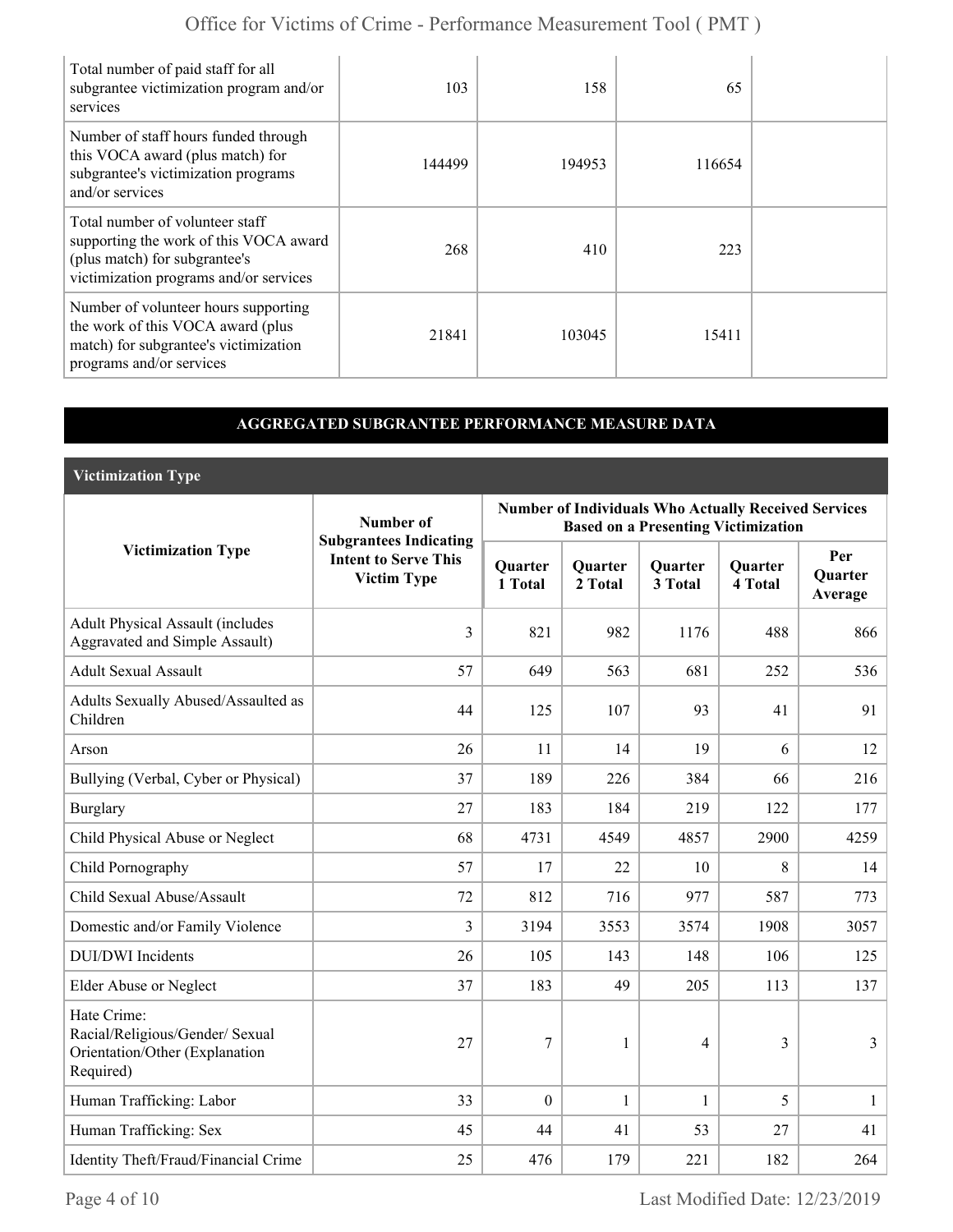| Office for Victims of Crime - Performance Measurement Tool (PMT) |  |
|------------------------------------------------------------------|--|
|------------------------------------------------------------------|--|

| Kidnapping (non-custodial)                           | 34 | 38               | 32           | 47           | 57   | 43       |
|------------------------------------------------------|----|------------------|--------------|--------------|------|----------|
| Kidnapping (custodial)                               | 32 | 12               | 15           | 13           | 36   | 19       |
| Mass Violence<br>(Domestic/International)            | 21 | $\boldsymbol{0}$ |              | $\mathbf{0}$ |      | $\theta$ |
| Other Vehicular Victimization (e.g.,<br>Hit and Run) | 27 | 35               | 54           | 166          | 31   | 71       |
| Robbery                                              | 27 | 76               | 56           | 125          | 28   | 71       |
| Stalking/Harassment                                  | 52 | 597              | 708          | 742          | 295  | 585      |
| Survivors of Homicide Victims                        | 38 | 138              | 108          | 106          | 74   | 106      |
| Teen Dating Victimization                            | 54 | 34               | 49           | 39           | 11   | 33       |
| Terrorism (Domestic/International)                   | 15 | $\mathbf{0}$     | $\mathbf{1}$ | 3            |      |          |
| Other                                                | 9  | 1747             | 2952         | 2654         | 9125 | 4119     |

## **Special Classifications of Individuals**

|                                                           | <b>Number of Individuals Self Reporting a Special Classification</b> |                                  |                           |                                  |                        |  |
|-----------------------------------------------------------|----------------------------------------------------------------------|----------------------------------|---------------------------|----------------------------------|------------------------|--|
| <b>Special Classifications of Individuals</b>             | <b>Quarter 1</b><br><b>Total</b>                                     | <b>Quarter 2</b><br><b>Total</b> | Quarter 3<br><b>Total</b> | <b>Quarter 4</b><br><b>Total</b> | Per Quarter<br>Average |  |
| Deaf/Hard of Hearing                                      | 36                                                                   | 21                               | 37                        | 16                               | 89                     |  |
| Homeless                                                  | 555                                                                  | 483                              | 649                       | 242                              | 2753                   |  |
| Immigrants/Refugees/Asylum Seekers                        | 16                                                                   | 17                               | 18                        | 5                                | 61                     |  |
| <b>LGBTQ</b>                                              | 70                                                                   | 70                               | 75                        | 27                               | 191                    |  |
| Veterans                                                  | 127                                                                  | 39                               | 51                        | 29                               | 158                    |  |
| Victims with Disabilities: Cognitive/<br>Physical /Mental | 607                                                                  | 526                              | 660                       | 212                              | 2191                   |  |
| Victims with Limited English Proficiency                  | 13                                                                   | 22                               | 23                        | 6                                | 68                     |  |
| Other                                                     | 1647                                                                 | 2446                             | 1986                      | 8445                             | 5674                   |  |

| <b>General Award Information</b> |  |
|----------------------------------|--|
|----------------------------------|--|

| <b>Activities Conducted at the Subgrantee Level</b>                                                                          | <b>Number</b> | Percent   |
|------------------------------------------------------------------------------------------------------------------------------|---------------|-----------|
| Total number of individuals who received services during the Fiscal Year.                                                    | 55551         |           |
| Total number of anonymous contacts who received services during the Fiscal Year                                              | 3244          |           |
| Number of new individuals who received services from your state for the first time during the Fiscal Year.                   | 33123         | $59.63\%$ |
| Of the clients who received services, how many presented with more than one type of victimization during<br>the Fiscal Year? | 6385          | $11.49\%$ |
| Number of individuals assisted with a victim compensation application during the Fiscal Year.                                | 11280         |           |

| <b>Demographics</b>                                         |        |           |
|-------------------------------------------------------------|--------|-----------|
| <b>Demographic Characteristic of New Individuals Served</b> | Number | Percent   |
| Race/Ethinicity                                             |        |           |
| American Indian or Alaska Native                            | 3997   | $12.02\%$ |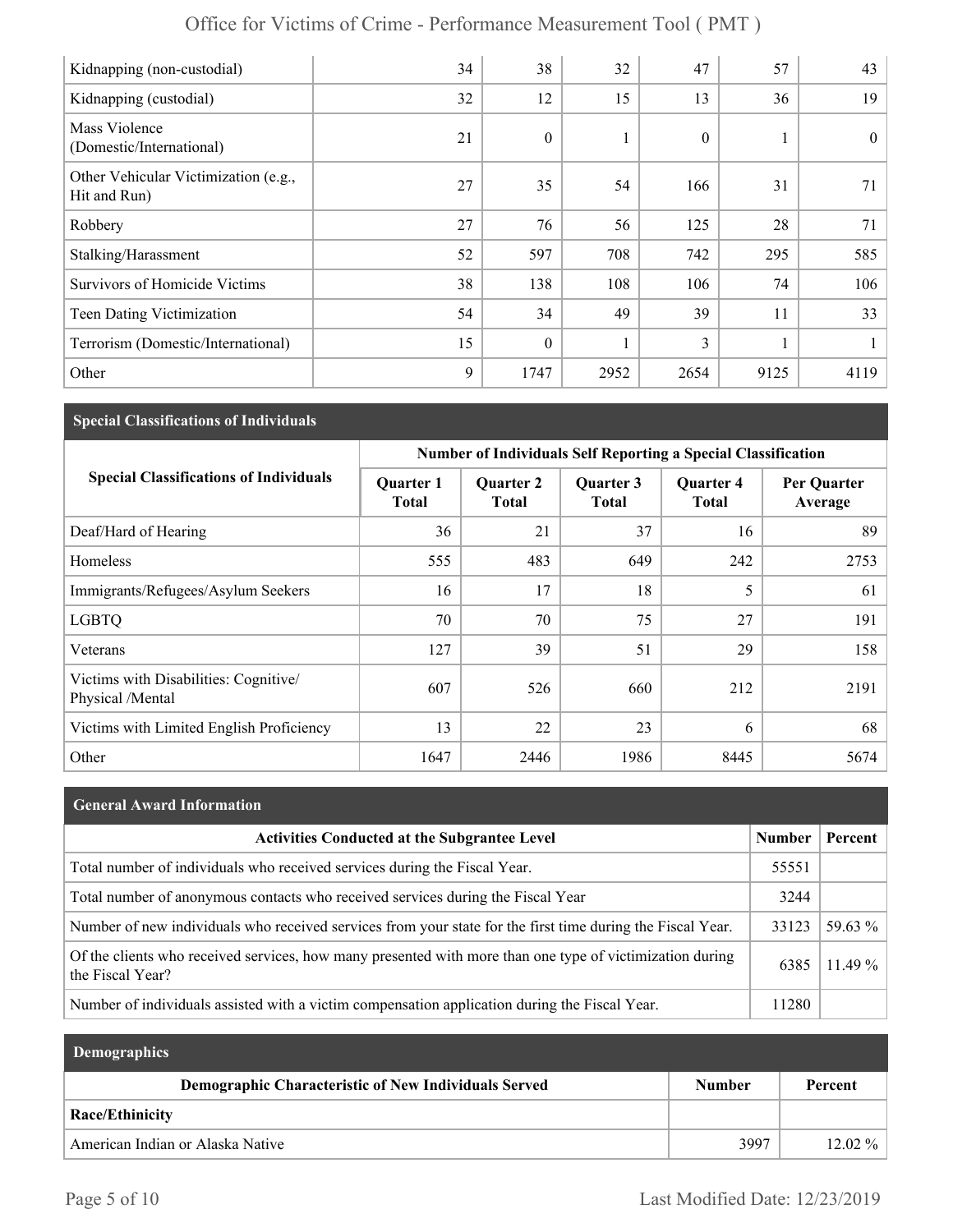| Asian                                     | 71    | $0.21 \%$  |
|-------------------------------------------|-------|------------|
| <b>Black or African American</b>          | 238   | $0.72 \%$  |
| Hispanic or Latino                        | 322   | $0.97\%$   |
| Native Hawaiian or Other Pacific Islander | 59    | $0.18\ \%$ |
| White Non-Latino or Caucasian             | 12768 | 38.41 %    |
| Some Other Race                           | 195   | $0.59\%$   |
| <b>Multiple Races</b>                     | 324   | $0.97\%$   |
| Not Reported                              | 7123  | 21.43 %    |
| Not Tracked                               | 8148  | 24.51 %    |
| <b>Race/Ethnicity Total</b>               | 33245 |            |
| <b>Gender Identity</b>                    |       |            |
| Male                                      | 6071  | 18.26 %    |
| Female                                    | 15166 | 45.62 %    |
| Other                                     | 93    | $0.28 \%$  |
| Not Reported                              | 3988  | 12.00 %    |
| Not Tracked                               | 7927  | 23.84 %    |
| <b>Gender Total</b>                       | 33245 |            |
| Age                                       |       |            |
| Age 0-12                                  | 3635  | 10.93 %    |
| Age 13-17                                 | 2278  | $6.85\%$   |
| Age 18-24                                 | 2149  | $6.46\%$   |
| Age 25-59                                 | 9552  | 28.73 %    |
| Age 60 and Older                          | 1524  | 4.58 %     |
| Not Reported                              | 6009  | 18.07%     |
| Not Tracked                               | 8098  | 24.36 %    |
| <b>Age Total</b>                          | 33245 |            |

| <b>Direct Services</b> |                                                                                 |                                                                  |                                                                           |                         |
|------------------------|---------------------------------------------------------------------------------|------------------------------------------------------------------|---------------------------------------------------------------------------|-------------------------|
| <b>Service Area</b>    | # of Subgrantees<br><b>That Provided</b><br><b>Services in This</b><br>Category | # of<br><b>Individuals/Contacts</b><br><b>Receiving Services</b> | <b>Specific Service</b>                                                   | Frequency<br>of Service |
|                        |                                                                                 |                                                                  | Enter the number of times services were<br>provided in each subcategory.  | $\Omega$                |
|                        |                                                                                 |                                                                  | A1. Information about the criminal<br>justice process                     | 35693                   |
| A. Information $\&$    | 73                                                                              | 24441                                                            | A2. Information about victim rights, how<br>to obtain notifications, etc. | 16077                   |
| Referral               |                                                                                 |                                                                  | A3. Referral to other victim service<br>programs                          | 9517                    |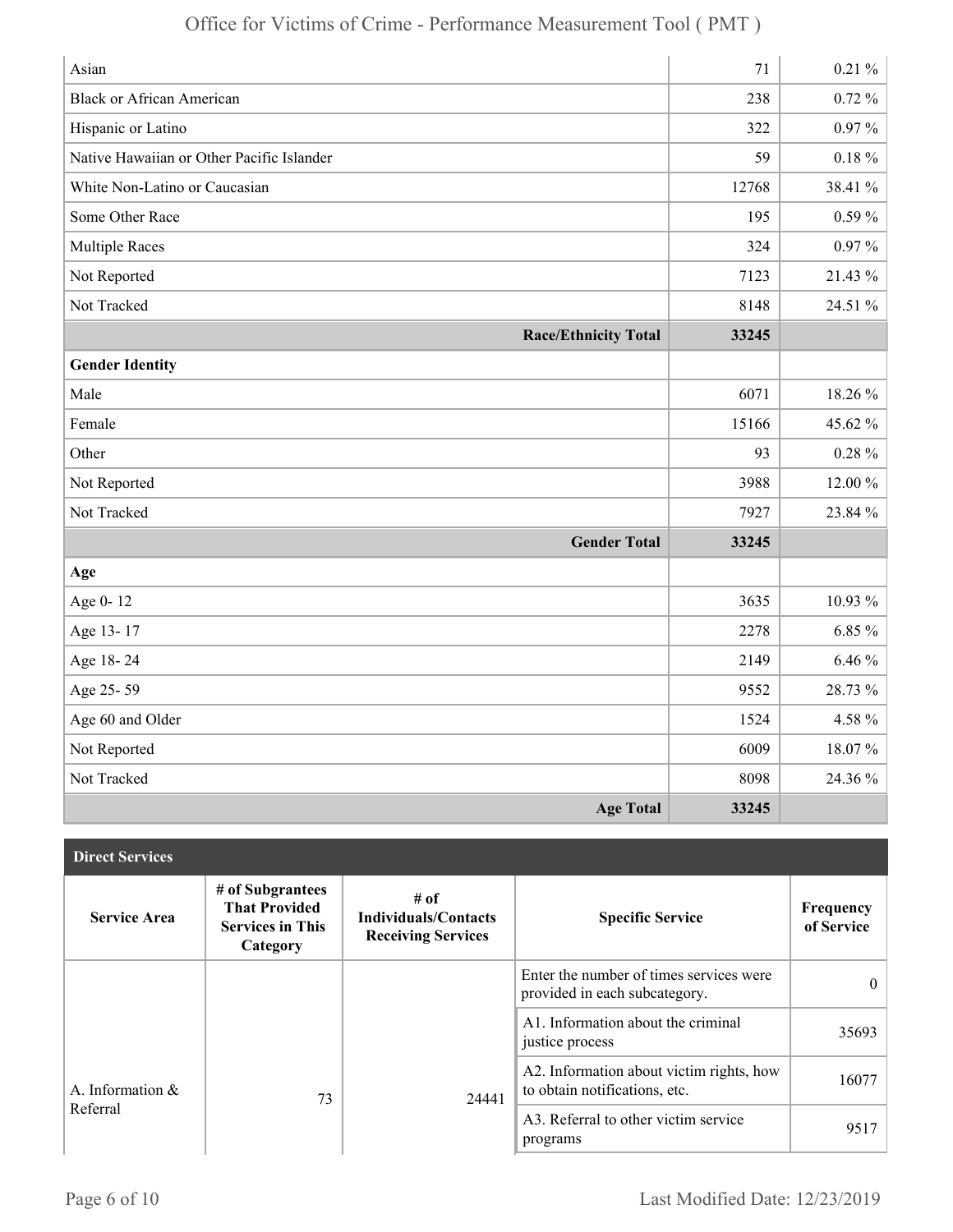|                                                  |    |       | A4. Referral to other services, supports,<br>and resources (includes legal, medical,<br>faith-based organizations, address<br>confidentiality programs, etc.) | 27870            |
|--------------------------------------------------|----|-------|---------------------------------------------------------------------------------------------------------------------------------------------------------------|------------------|
|                                                  |    |       | Enter the number of times services were<br>provided in each subcategory.                                                                                      | $\overline{0}$   |
|                                                  |    |       | B1. Victim advocacy/accompaniment to<br>emergency medical care                                                                                                | 598              |
|                                                  |    |       | B2. Victim advocacy/accompaniment to<br>medical forensic exam                                                                                                 | 361              |
|                                                  |    |       | B3. Law enforcement interview<br>advocacy/accompaniment                                                                                                       | 2142             |
|                                                  |    |       | B4. Individual advocacy (e.g., assistance<br>in applying for public benefits, return of<br>personal property or effects)                                      | 23882            |
| <b>B.</b> Personal<br>Advocacy/<br>Accompaniment | 71 | 18963 | B5. Performance of medical or<br>nonmedical forensic exam or interview<br>or medical evidence collection                                                      | 715              |
|                                                  |    |       | B6. Immigration assistance (e.g., special<br>visas, continued presence application,<br>and other immigration relief)                                          | 10               |
|                                                  |    |       | B7. Intervention with employer, creditor,<br>landlord, or academic institution                                                                                | 698              |
|                                                  |    |       | B8. Child or dependent care assistance<br>(includes coordination of services)                                                                                 | 9104             |
|                                                  |    |       | B9. Transportation assistance (includes<br>coordination of services)                                                                                          | 3742             |
|                                                  |    |       | B10. Interpreter services                                                                                                                                     | 33               |
|                                                  |    |       | Enter the number of times services were<br>provided in each subcategory.                                                                                      | $\boldsymbol{0}$ |
|                                                  |    |       | C1. Crisis intervention (in-person,<br>includes safety planning, etc.)                                                                                        | 33804            |
|                                                  |    |       | C2. Hotline/crisis line counseling                                                                                                                            | 13099            |
| C. Emotional<br><b>Support or Safety</b>         | 61 | 22003 | C3. On-scene crisis response (e.g.,<br>community crisis response)                                                                                             | 1189             |
| Services                                         |    |       | C4. Individual counseling                                                                                                                                     | 12623            |
|                                                  |    |       | C5. Support groups (facilitated or peer)                                                                                                                      | 4407             |
|                                                  |    |       | C6. Other Therapy (traditional, cultural,<br>or alternative healing; art, writing, or<br>play therapy, etc.)                                                  | 4589             |
|                                                  |    |       | C7. Emergency financial assistance                                                                                                                            | 5731             |
|                                                  |    |       | Enter the number of times services were<br>provided in each subcategory.                                                                                      | $\overline{0}$   |
| D. Shelter/Housing                               |    |       | D1. Emergency shelter or safe house                                                                                                                           | 19339            |
| Services                                         | 33 | 4775  | D2. Transitional housing                                                                                                                                      | 25922            |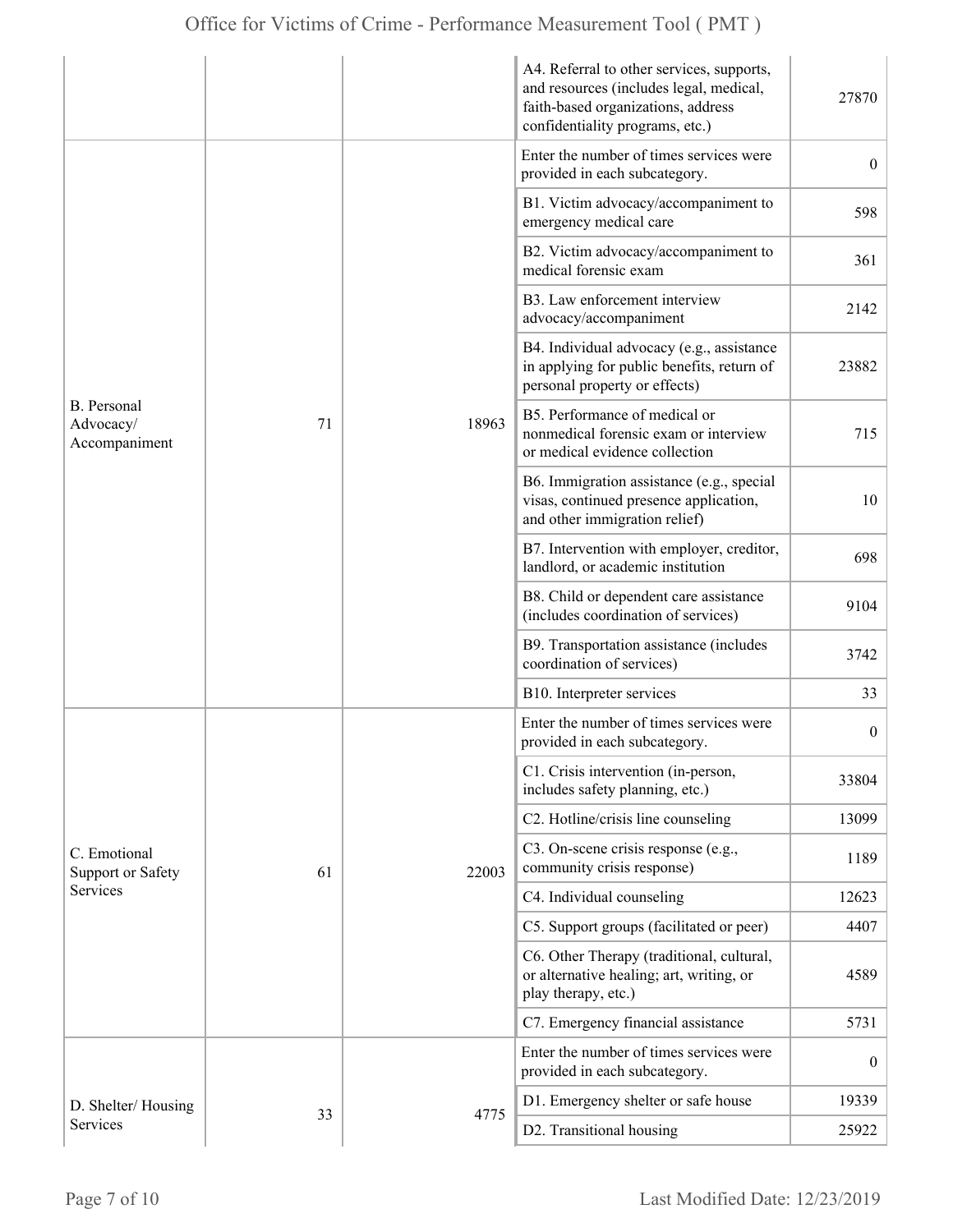|                                                    |    |       | D3. Relocation assistance (includes<br>assistance with obtaining housing)  | 465      |
|----------------------------------------------------|----|-------|----------------------------------------------------------------------------|----------|
|                                                    |    |       | Enter the number of times services were<br>provided in each subcategory.   | $\theta$ |
|                                                    |    |       | E1. Notification of criminal justice<br>events                             | 26255    |
|                                                    |    | 21107 | E2. Victim impact statement assistance                                     | 3191     |
|                                                    |    |       | E3. Assistance with restitution                                            | 3699     |
| E. Criminal/ Civil<br>Justice System<br>Assistance |    |       | E4. Civil legal assistance in obtaining<br>protection or restraining order | 6665     |
|                                                    | 66 |       | E5. Civil legal assistance with family law<br>issues                       | 4410     |
|                                                    |    |       | E6. Other emergency justice-related<br>assistance                          | 8342     |
|                                                    |    |       | E7. Immigration assistance                                                 | 9        |
|                                                    |    |       | E8. Prosecution interview<br>advocacy/accompaniment                        | 5404     |
|                                                    |    |       | E9. Law enforcement interview<br>advocacy/accompaniment                    | 3382     |
|                                                    |    |       | E10. Criminal advocacy/accompaniment                                       | 34157    |
|                                                    |    |       | E11. Other legal advice and/or counsel                                     | 6317     |

### **ANNUAL QUESTIONS**

| <b>Grantee Annually Reported Questions</b>                                                                                                       |                  |
|--------------------------------------------------------------------------------------------------------------------------------------------------|------------------|
| <b>Question/Option</b>                                                                                                                           | Count            |
| Were any administrative and training funds used during the reporting period?                                                                     |                  |
| Yes                                                                                                                                              |                  |
| N <sub>0</sub>                                                                                                                                   | $\theta$         |
| Did the administrative funds support any education activities during the reporting period?                                                       |                  |
| Yes                                                                                                                                              | $\overline{0}$   |
| N <sub>0</sub>                                                                                                                                   |                  |
| Number of requests received for education activities during the reporting period.                                                                | $\boldsymbol{0}$ |
| Number of people trained or attending education events during the reporting period.                                                              | $\overline{0}$   |
| Number of events conducted during the reporting period.                                                                                          | $\boldsymbol{0}$ |
| Did the grant support any coordination activities (e.g., with other service providers, law enforcement agencies) during the<br>reporting period? |                  |
| Yes                                                                                                                                              |                  |
| N <sub>0</sub>                                                                                                                                   | $\overline{0}$   |
| Describe any program or educational materials developed during the reporting period.                                                             |                  |
| Nothing to report                                                                                                                                |                  |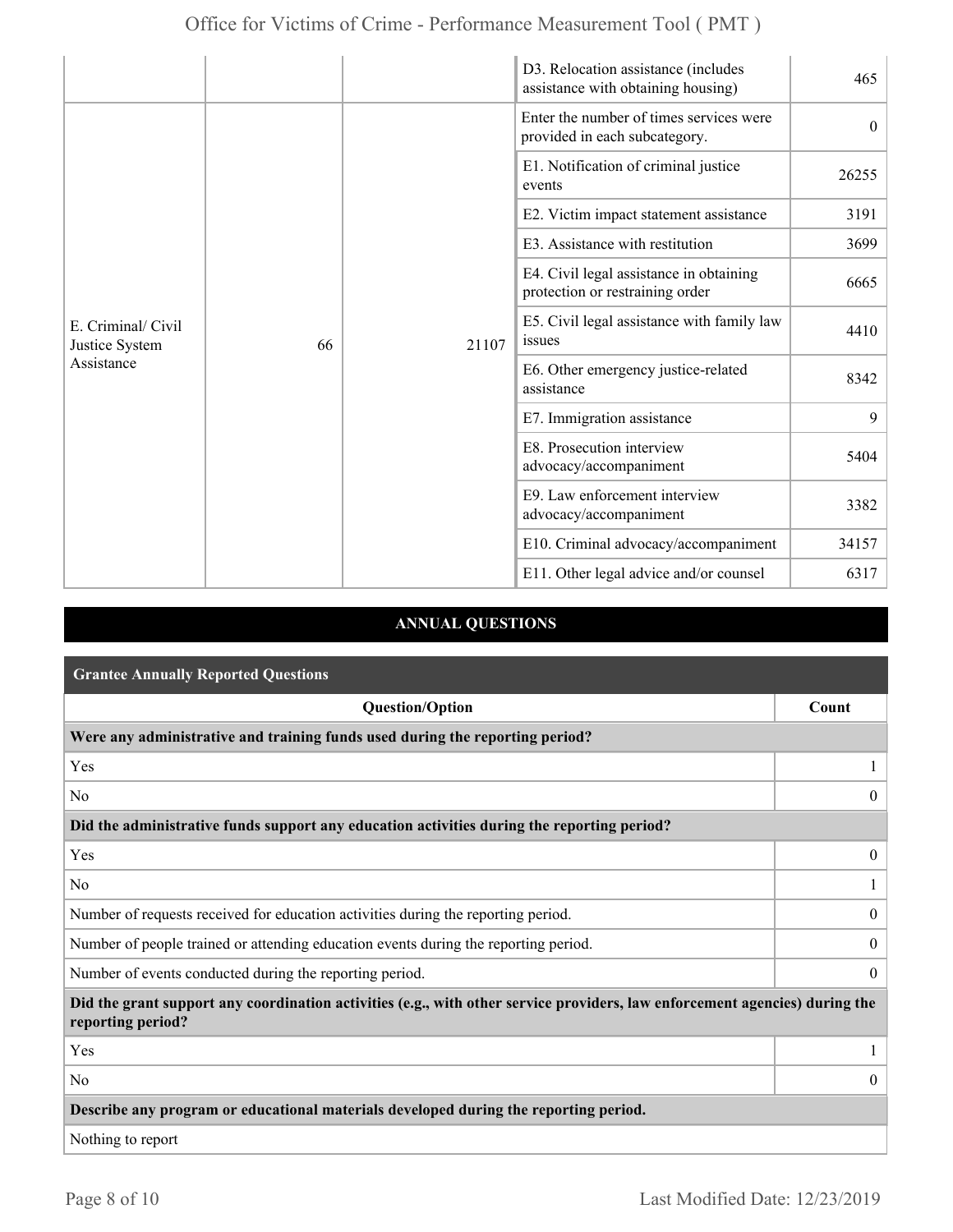#### **Describe any planning or training events held during the reporting period.**

Nothing to report

#### **Describe any program policies changed during the reporting period.**

Nothing to report

**Describe any earned media coverage events/episodes during the reporting period.** 

Nothing to report

**Describe any coordinated responses/services for assisting crime victims during the reporting period.** 

Several subgrantee agencies provide crime victim services through a coordinating response both at a local level and statewide.

**Please discuss the major issues in your state that either assist or prevent victims from receiving assistance during the reporting period.** 

Montana's geographic make up will always create issues for crime victims as they attempt to access services. Our rural areas work hard to ensure victims have available services however those persons residing in desolate areas in our State likely experience hardship when needing services. MT worked hard to implement our Statewide Network for Victim Services. The key was to create a model of mobile advocacy that allows advocates to work for Hub agencies (wrap around services available in our more urban areas) but respond to our desolate areas to cut out the challenge of transportation for crime victims in order to utilized crime victim services.

**Please describe ways that your agency promoted the coordination of public and private efforts within the community to help crime victims during the reporting period.** 

MBCC modified the RFP to include collaboration and sustainability sections of the required materials to be submitted in applicants' proposals. This has assisted in promoting coordinated public and private efforts within the community to help crime victims.

#### **Please describe any notable activities at the grantee level during the reporting period that improved delivery of victim services.**

Our Stakeholders worked together (lead by MBCC staff) to identify gaps and create a holistic model for the State to respond to victims. Leveraging funding that can be distributed to address victimization was considered when creating and implementing the Montana's Victim Services Network. This robust and diverse model has served MT crime victims well and as funding has decreased recently the model helps to keep Hubs intact and keep rural victim service providers coordinating with urban Hubs to ensure crime victims have access to services no matter how far away services may be.

**Please discuss each priority (i.e., child abuse, domestic assault, sexual assault, and underserved) in which VOCA funds have been used to assist crime victims during the reporting period** 

In FY16 it was identified that child abuse issues lacked priority in VOCA funding plans. Therefore, a targeted RFP was released to recruit programs and agencies that specifically address child abuse and neglect. Successful applicants were awarded VOCA funds that created more VOCA funded CASA programs, CAC programs as well as other innovative programs to address child abuse. Underserved populations are defined as any crime victim that lacks access to services. By creating a visionary plan to incept the MT's Victim Services Network-underserved populations are recognized. MT currently doesn't have the capacity to incept services for specific victim groups, rather many of our crime victim service providers are a "one stop shop" wherein all persons are recognized and supported. It has been imperative to offer education and training on how to tailor services to support any crime victims that access agencies for services. We take seriously victim rights and appropriate services modified to meet the needs of persons with disabilities, language barriers, cultural differences and access issues. Historically MBCC has funded core services offered in the State. Domestic violence and sexual assault services have been in place and are always evolving to better meet the needs of victims residing in MT.

**Please briefly describe efforts taken to serve Victims of Federal crime during the reporting period.** 

VOCA funded programs understand and strive to serve victims of Federal crimes. Specifically, within our Tribal programs but also the coordination among City and Co crime victim service providers and Federal Victim Specialist are utilized to better assist victims at a local level-this helps to provided much needed services to Federal crime victim in the hometown.

**Please identify any emerging issues or notable trends affecting crime victim services in your state during the reporting period.**